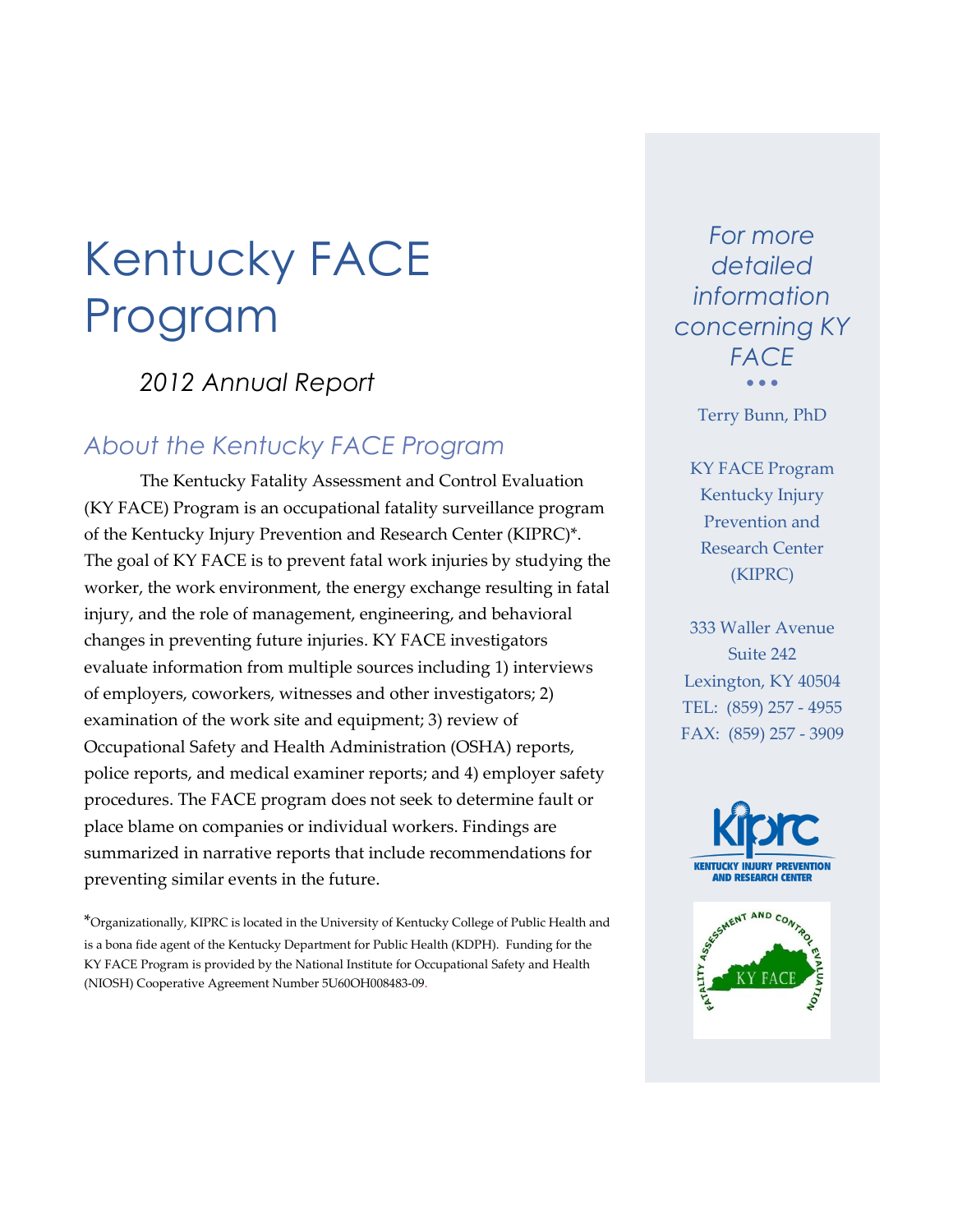### *Kentucky Work Fatalities at a Glance*

To create effective injury prevention programs, it's important to look at where and how injuries occur in Kentucky. Here is a brief snapshot of work fatalities that occurred from January 1, 2012 through December 30, 2012.

### How many workers died from injuries in 2012?

Ninety five residents from Florida, Illinois, Indiana, Kentucky, Maryland, Michigan, North Carolina, Ohio, South Carolina, Tennessee and West Virginia died while working in Kentucky this year.

### What were the leading causes? Who was at the highest risk?

- Motor vehicle collisions (28)
- Struck by  $(9)$
- $\bullet$  Suicide (9)
- $\bullet$  Fall (9)
- Agriculture Machine (8)
- Homicide (8)
- Machine (5)

- Transportation workers (25)
- Construction workers (14)
- Farmers (10)
- Installation/maintenance workers (8)
- Building and grounds/cleaning (6)

- $\bullet$  Jefferson (12)
- Pike (6)
- $\bullet$  Laurel (4)
- Trigg  $(4)$
- The remainder of fatalities is spread across 49 of Kentucky's 120 counties, with no more than two deaths per county.

### Deaths by County **Example 20 Fatal Occupational Injury rate for** 2012

In 2012, the Kentucky rate of fatal occupational injury was 4.6 deaths per 100,000 workers, 31% above the 2011 U.S. rate of 3.5 deaths per 100,000 workers. In 2011, the Kentucky rate was 5.6 deaths per 100,000 workers.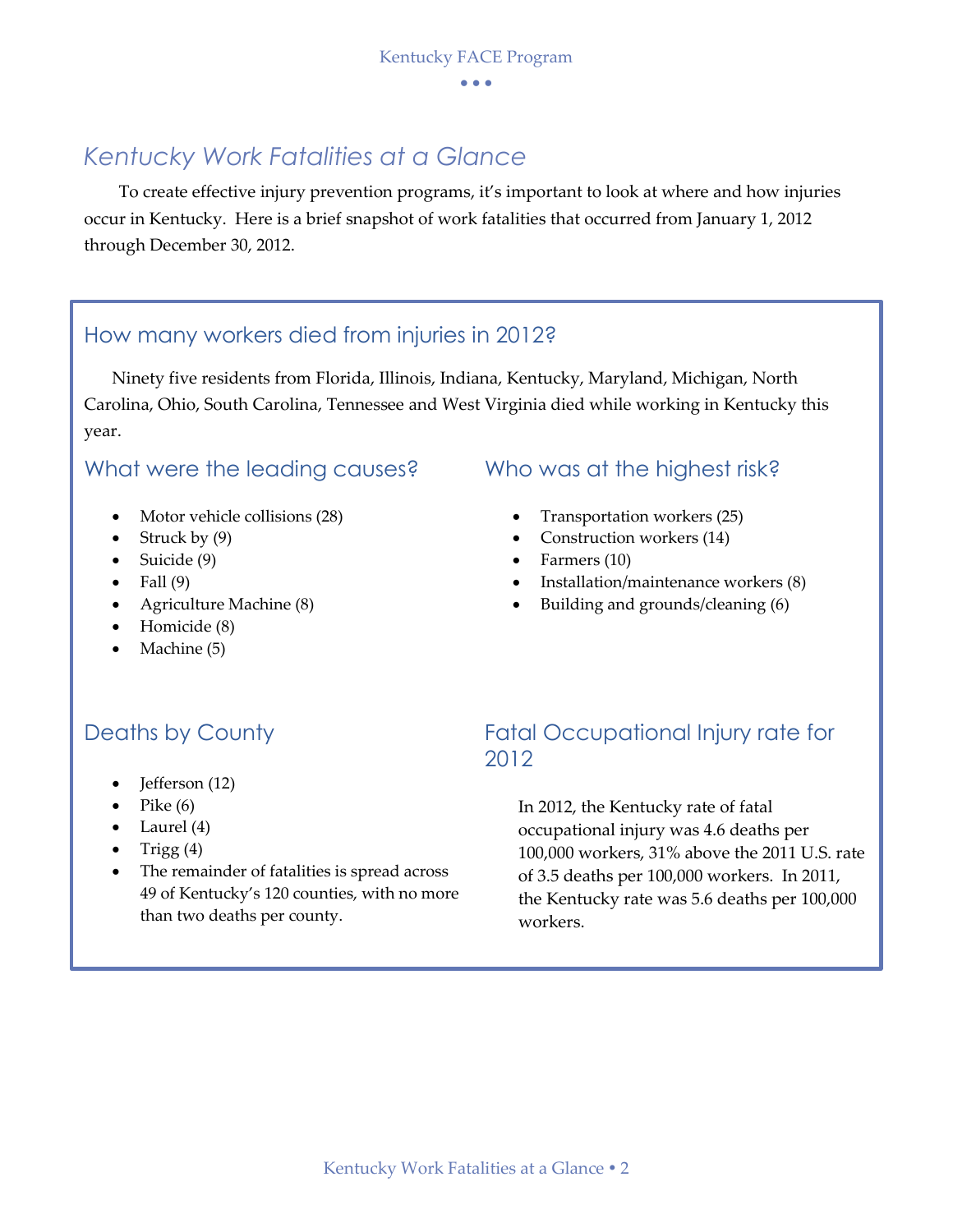# *Demographics*

In Kentucky, 95 workers died as a result of work related injuries. The following lists the demographic profile of this group.

| Characteristics           |                       | Number         | Percent of 95<br>fatalities |
|---------------------------|-----------------------|----------------|-----------------------------|
| Sex                       | Male                  | 85             | 90%                         |
|                           | Female                | 10             | 10%                         |
| Race                      | White                 | 81             | 85%                         |
|                           | Other                 | 12             | 13%                         |
|                           | Unknown               | $\overline{2}$ | 2%                          |
| Age                       | $20 - 29$             | 8              | 8%                          |
|                           | $30 - 39$             | 16             | 17%                         |
|                           | $40 - 49$             | 28             | 30%                         |
|                           | $50 - 59$             | 21             | 22%                         |
|                           | $60 - 69$             | 16             | 17%                         |
|                           | $70 - 79$             | 5              | 5%                          |
|                           | $80 - 89$             | $\mathbf{1}$   | $1\%$                       |
| <b>Marital Status</b>     | Married               | 50             | 53%                         |
|                           | Never Married         | 9              | 9%                          |
|                           | Widowed               | 3              | 3%                          |
|                           | Divorced              | 28             | 30%                         |
|                           | Unknown               | 5              | $5\%$                       |
| Education                 | Less than High School | 10             | 11%                         |
|                           | Some High School      | 3              | 3%                          |
|                           | Finished High School  | 49             | 52%                         |
|                           | Some College          | 15             | 16%                         |
|                           | College Graduate      | 9              | 9%                          |
|                           | Unknown               | 9              | 9%                          |
| Country of Origin         | <b>United States</b>  | 88             | 93%                         |
|                           | Mexico                | 3              | 3%                          |
|                           | Other                 | $\overline{4}$ | 4%                          |
| Primary Language          | English               | 88             | 93%                         |
|                           | Spanish               | 5              | $5\%$                       |
|                           | Other                 | $\mathbf{1}$   | $1\%$                       |
|                           | Unknown               | $\mathbf{1}$   | $1\%$                       |
| <b>State of Residence</b> | Kentucky              | 80             | 84%                         |
|                           | Other                 | 15             | 16%                         |

Table 1: Demographics of Kentucky work-related injuries, 2012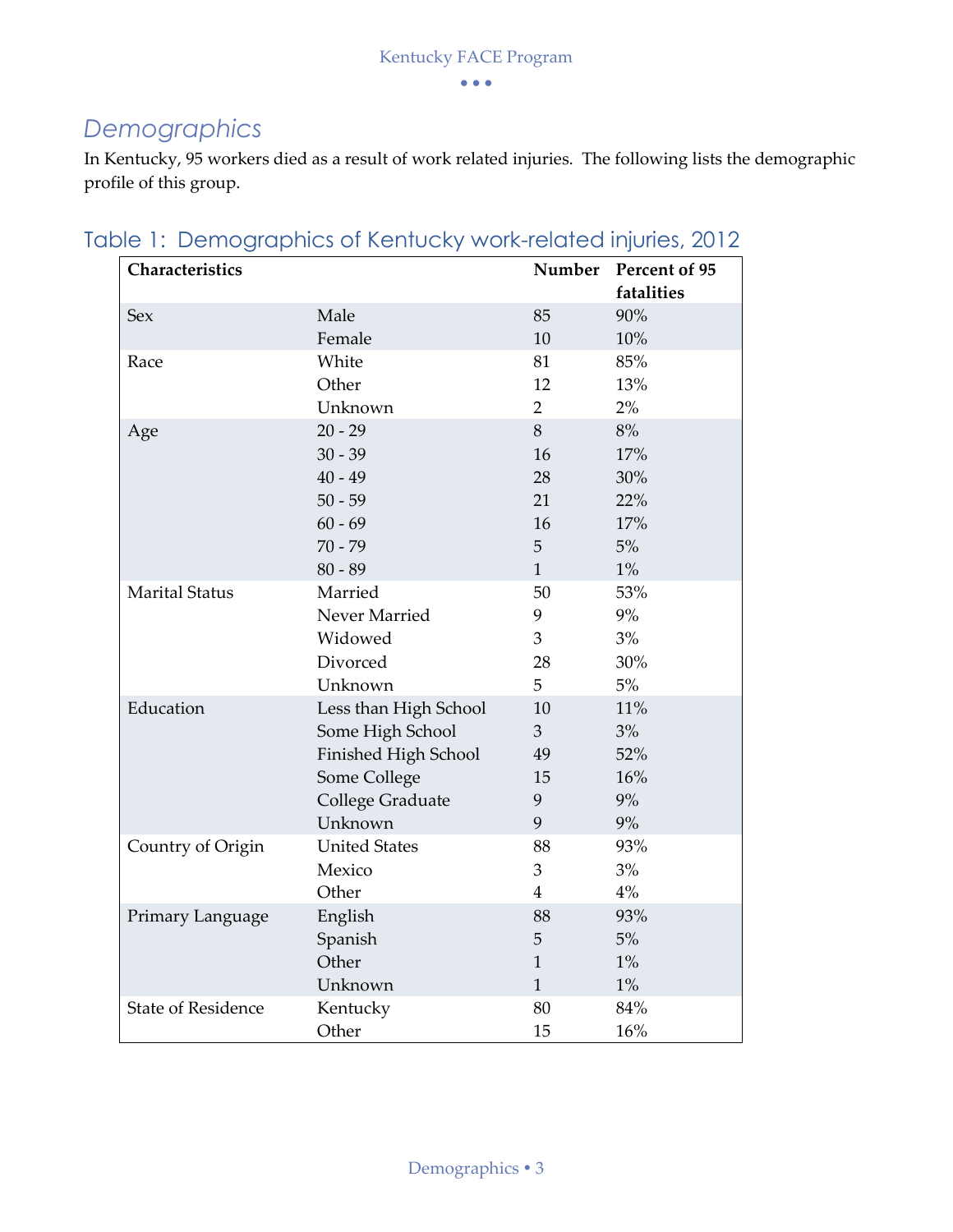# *Investigation Program*

The Kentucky FACE Program completed six investigations of selected occupational fatalities from July 1, 2012 to June 30, 2013. For more detailed descriptions of each case, see the KIPRC website at: <http://www.mc.uky.edu/kiprc/projects/KOSHS/index.html>

#### Semi-Truck Driver Dies after Being Struck by Flatbed Driver in Crossover Collision (11KY001)

In the winter of 2011, a 46-year-old semi-truck driver (D1) hauling a flatbed trailer was traveling north in the right lane on a four lane interstate. Several minutes ahead of the semi was a pickup truck hauling an extension ladder that fell out onto the northbound travel lanes. A car behind the pickup swerved to avoid the falling ladder. Other cars swerved to avoid the ladder. The semi came upon the ladder and swerving cars. To avoid striking the cars and ladder, the semi driver swerved to the right, over-corrected to the left, drove across the northbound lanes, over a cable barrier, then into the southbound travel lanes. Another semi-truck driver (D2) traveling in the right southbound lane pulling a 53' trailer struck the cab of the northbound semi. D2 died at the scene, and D1 was ejected and found alive under the right steer tire.

*To prevent similar injuries, the Kentucky FACE program recommends:*

- Loads in open pickup truck beds should be properly secured before transport commences.
- Ladders should be labeled by manufacturers to instruct users on the importance of securing ladders during transport.
- Retail establishments should locate signage in the ladder area to instruct customers on the importance of load securement.
- Law enforcement should be alert for load securement issues in open bed trucks and issue citations for non-secure transport of ladders.
- Brakes on commercial vehicles should be maintained in proper working order.

#### Two Semis Collide – Fire Ensues; Both Drivers Perish (11KY031)

One summer's night, A 49-year-old semi-truck driver (D1), pulling a flatbed loaded with salvage cars for recycling traveled north on a three-lane state highway. D1 topped a hill and drove through a right curve, when the unit rolled onto the driver's side, slid across the center line and entered a straight stretch approximately half way to the bottom of a hill. As D1's unit was sliding down the hill in the south bound lanes, a 52-year-old semi-truck driver (D2) hauling bottled beverages was traveling south in the straight stretch up the hill. As D1 slid down the hill, D2 tried to avoid being struck head-on and struck the guardrail. D2 was struck by D1; both vehicles caught fire and both drivers died at the scene.

*To prevent similar injuries, the Kentucky FACE program recommends:*

- Transportation companies should educate commercial drivers on proper load securement.
- Transportation companies should require drivers to utilize restraints while operating commercial vehicles.
- Electronic stability systems should be mandatory equipment on all commercial vehicles.
- Companies should provide new and refresher commercial driver safety training for company drivers addressing driver distraction and including defensive driving techniques.

#### Owner/Operator Hauling Asphalt Flux Dies after Driving into a Ravine and Striking Trees (11KY072)

In the early morning of a late summer's day, a 50-year-old semi-truck driver was transporting a load of asphalt flux. He had been driving for approximately five hours and was getting ready to exit the interstate, when for an unknown reason, the unit left the interstate, sideswiped a SUV parked on the shoulder, drove through a guardrail then proceeded into a ravine. A passing motorist called emergency services, who upon their arrival, contacted the local coroner. The driver had been ejected from the cab and was pronounced dead at the scene.

*To prevent similar injuries, the Kentucky FACE program recommends:*

- Companies should provide new and refresher commercial driver safety training for company drivers that addresses driver distraction and includes defensive driving techniques.
- Vehicle stabilizer and sensory systems should be mandatory equipment on all commercial vehicles.
- Semi tractor-trailer drivers should be trained to recognize signs of fatigue and drowsiness and when to seek appropriate rest areas.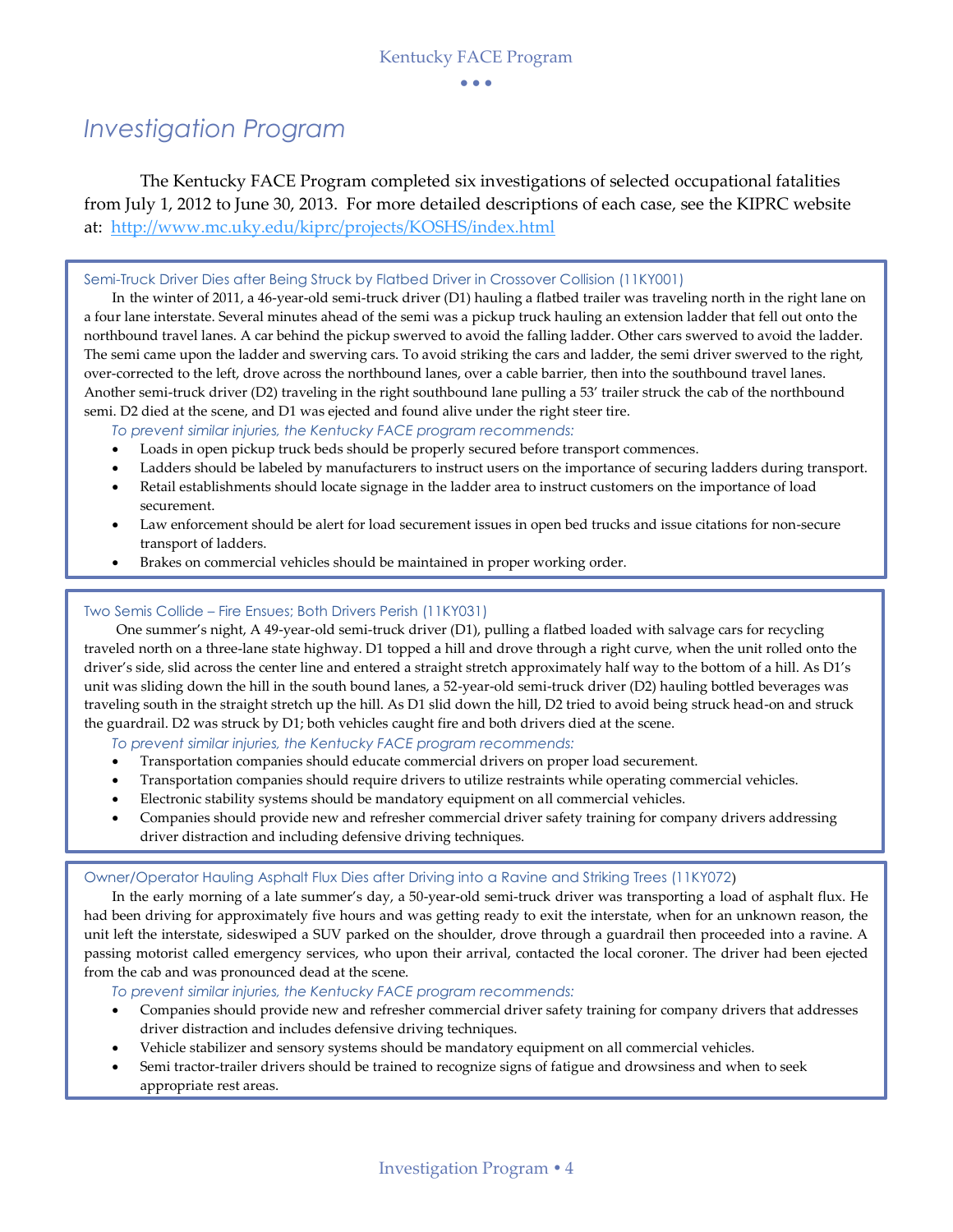#### Truck Driver Dies When Tractor-Trailer Overturns After Leaving Road (12KY011)

In the early morning hours of a spring day around 5:45 a.m., a 55-year-old male truck driver was driving south on an interstate transporting sheet metal. It is unknown how long he had been driving when he exited from the highway, traveled partially up the ramp and struck the left side guard rail. The truck left the road, traveled down an embankment and overturned onto its roof. A passing motorist called emergency medical services. The driver was extricated by mechanical means and declared dead at the scene.

#### To prevent similar injuries, the Kentucky FACE program recommends:

- Employers should provide training to drivers on the importance of being attentive and not engaging in distracting tasks or behaviors while driving.
- Semi tractor-trailer drivers should be trained to recognize signs of fatigue and drowsiness and when to seek appropriate rest areas.
- Places for truck drivers to stop and rest should be located at regular intervals along interstates that are heavily traveled by trucks.

#### Day Care Monitor Dies After Crash of 15-Passenger Van (12KY026)

In the late afternoon of a spring day, a day care van operator and a monitor loaded 16 children into a 15-passenger van. Carrying a total of 18 passengers in the 15-passenger van, the operator and the monitor proceeded to transport the children to their homes. After dropping off two children at their residences, the van was traveling 46-50 mph in the left hand lane headed east in a 35 mph zone on a non-divided four-lane state road. As the van approached a side street on the right, the right rear tire blew out and the van veered sharply to the left, crossing over two westbound lanes and striking a tree head-on. Witnesses called emergency services and began extracting the children, operator, and monitor from the van. All occupants were transported to local hospitals for treatment of injuries. The monitor died at the hospital; the operator and all other passengers survived.

#### To prevent similar injuries, the Kentucky FACE program recommends:

- Daycare facilities that utilize 15-passenger vans should ensure operators are properly trained in safe vehicle operations.
- Daycare facility owners should ensure company vehicles have routine maintenance and inspections performed.
- Daycare employees involved in the transportation of children must follow all the transportation rules and laws that apply.
- Kentucky daycare facilities should use alternatives to 15-passenger vans to transport children for the safety of the children and the daycare employees.
- Kentucky should authorize one agency to oversee daycare transportation operations.
- Manufacturers should improve the safety of 15-passenger vans, especially since they are often used to transport children.

#### Factory Laborer Dies when a Car Driven by Coworker Crashes into Him in Parking Lot (12KY037)

On a summer day, a 29-year-old male manufacturing laborer was outside under a small metal stairway in the loading dock area of the manufacturing plant during his lunch break. Another employee entered her car in the employee parking lot to leave on her lunch break. Her car unexpectedly malfunctioned when in reverse, sped backward, and crashed into the stairway under which the worker was taking a break. The collision pushed the metal stairway along the wall of the factory, crushing the worker between the building and the passenger side of the car. Emergency medical services arrived and transported the worker to the nearest hospital. From there, the worker was flown to the nearest trauma hospital, where he died shortly after arriving.

#### To prevent similar injuries, the Kentucky FACE program recommends:

- Employers should establish policies requiring employees to use the safe break areas that are provided.
- Outdoor break areas, if provided, should be in areas that are separated from vehicular traffic.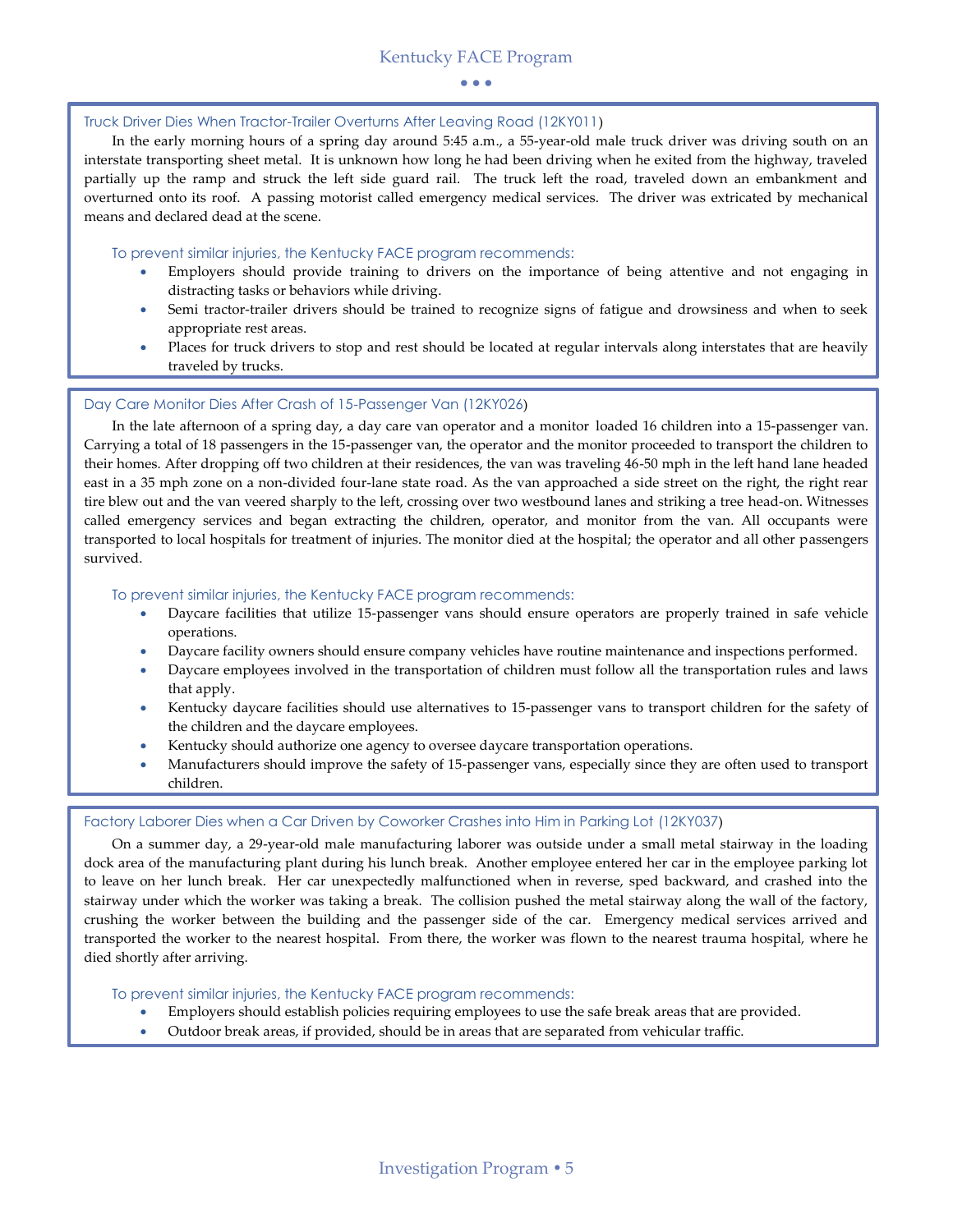$\bullet$   $\bullet$   $\bullet$ 

### *Kentucky Hazard Alerts*

The Kentucky FACE Program completed two HazAlerts on selected occupational fatalities from July 1, 2012 to June 30, 2013. For the complete HazAlerts, see the KIPRC website:

<http://www.mc.uky.edu/kiprc/projects/KOSHS/index.html>

#### Drivers Killed Due to Tire Failures

In 2012, four truck drivers were killed as a direct result of tire blowouts. A 46-year-old male flatbed truck driver was fatally injured when the front passenger tire failed and his truck went off the road. A 59-year-old male semi-truck driver died after his vehicle struck another semi truck that was traveling at low speed due to a tire failure. A 46-year-old male driving a sealing and stripping truck for an asphalt company died after the rear passenger tire failed. A daycare facility van monitor died after the van approached a side street in a 35 mph zone, and the rear passenger tire failed.

*To prevent tire failures, the Kentucky FACE program recommends that employers:*

- Ensure that routine maintenance is performed on work vehicles.
- Implement and enforce an employer seat belt safety program.

*To prevent tire failures, the Kentucky FACE program recommends that employees:*

- Be properly trained in safe work vehicle operation.
- Perform routine pre-trip and post-trip inspections, including inspection of the tires.
- Ensure that tires do not run below 80% of the recommended pressure.

#### Workers Killed Due to Driver Distraction

From January 2011 to April 2012, three workers were killed as a direct result of driver distraction. The workers included a fire chief and two truck drivers, all between the ages of 50 and 55.

*To prevent driver distraction, the Kentucky FACE program recommends that employers:*

- Provide training on the importance of being attentive and not engaging in distracting tasks or behaviors while driving.
- Develop policies that minimize or eliminate the use of in-vehicle devices while driving.

*To prevent driver distraction, the Kentucky FACE program recommends that employees:*

- Not use dispatching devices while driving.
- Not text or manually dial a cell phone while driving.
- Refrain from activities such as reading, writing or map reading while driving.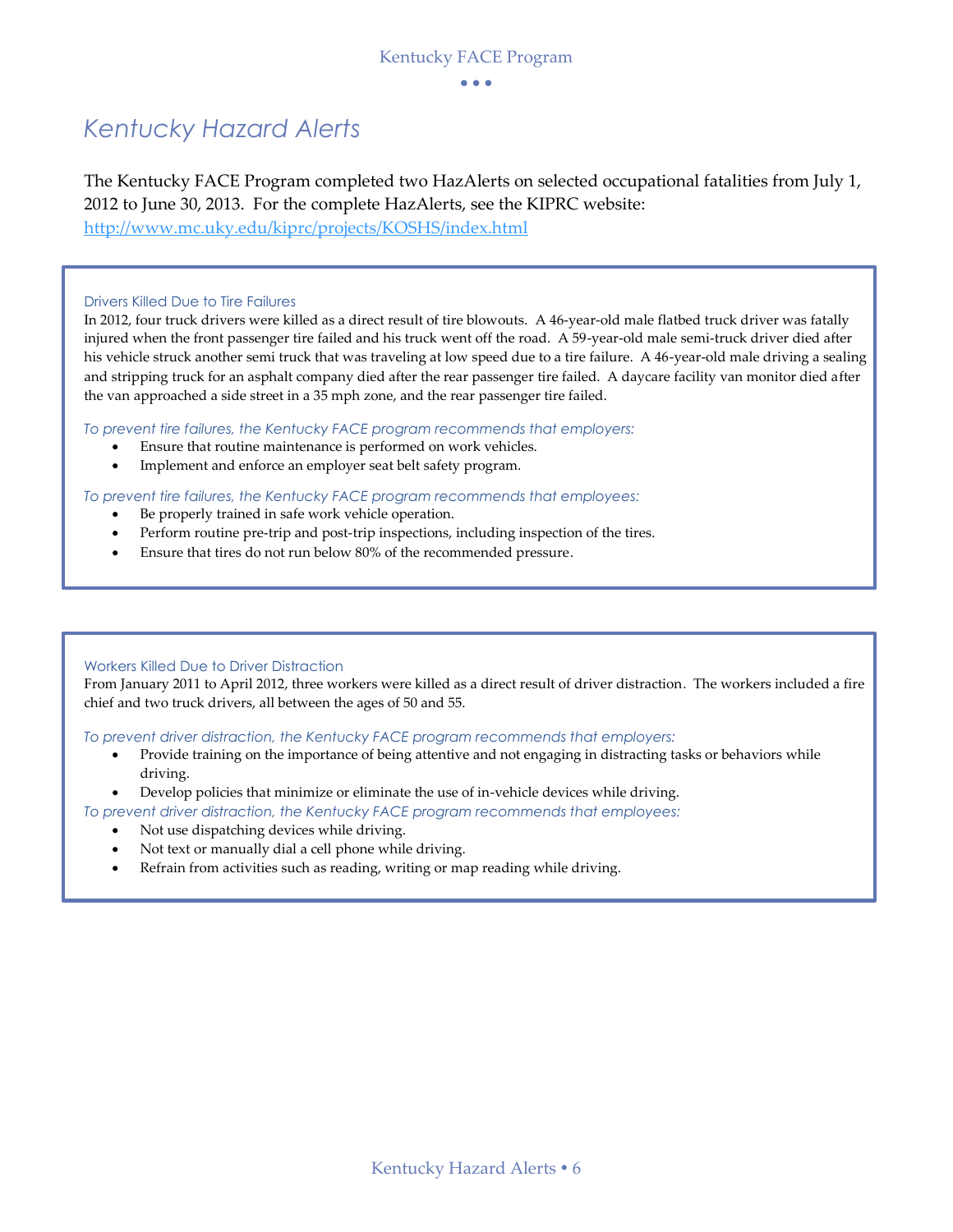$\bullet$   $\bullet$   $\bullet$ 

### *Types of Events Causing Worker Deaths*

Figure 1: Number of fatal injuries at work by event, Kentucky, 2012\*



### *Highlights:*

1

- Of the 95 fatal occupational injuries in Kentucky, 28 were motor vehicle collisions. Fifteen of the motor vehicle collisions involved truck drivers from Florida, Kentucky, Maryland, North Carolina, South Carolina and Tennessee. Two of the fifteen were pedestrian incidents, where the driver exited the truck and was struck. One of the fifteen was a woman driving a coal haul truck.
- Five of the nine struck by deaths were loggers and tree trimmers.
- Nine Kentucky men died in the workplace as a result of suicide; 33%(n=3) of these suicides were in the construction industry. Four were young men in their twenties.
- Victims of falls in Kentucky this year ranged in age between 37 and 83; 56% (n=5) of the falls took place in the construction industry.
- Nine Kentucky men died of homicides in 2012. Four of the eight victims were in their twenties. Self-employed workers accounted for 44%<sup>\*</sup> (n=4) of the homicide fatalities, with 33% (n=3) of the victims working in the construction industry.

Percentage calculated on the number of known self-employed workers.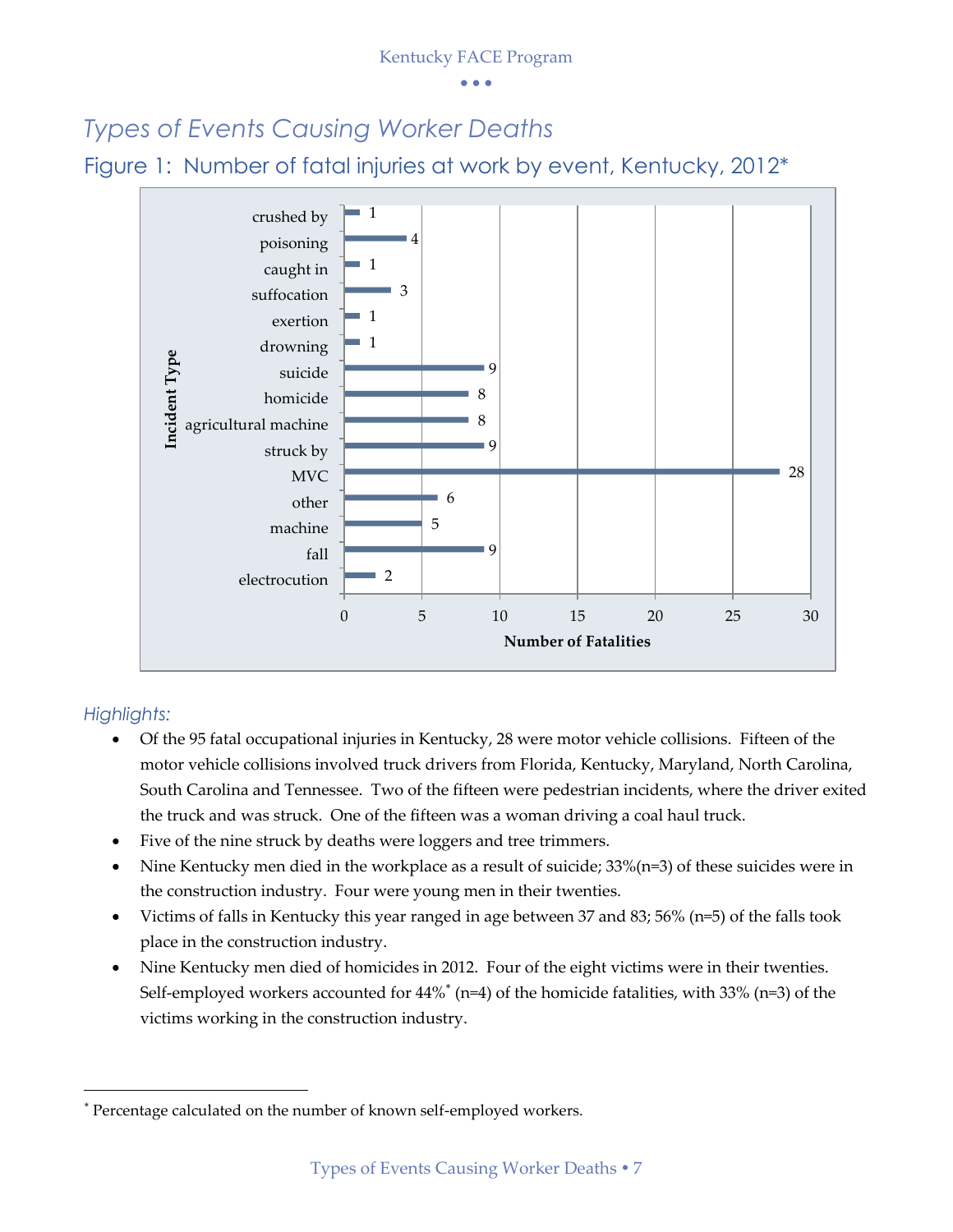- Seven farmers (5 men and 2 women) died this year from farm machinery deaths. One school maintenance worker died while repairing a bushhog. All 2012 agriculture machine fatalities involved Kentuckians over the age of 50.
- One Tennessee man and four Kentucky men between the ages of 39 and 49 suffered machine-related deaths. Two of those deaths were due to mowers.
- Three Kentucky workers died from natural disasters, including a farmer struck by lightning while working in a field, a truck driver killed by a tornado and a worker killed by a cave-in while working on a water pipe.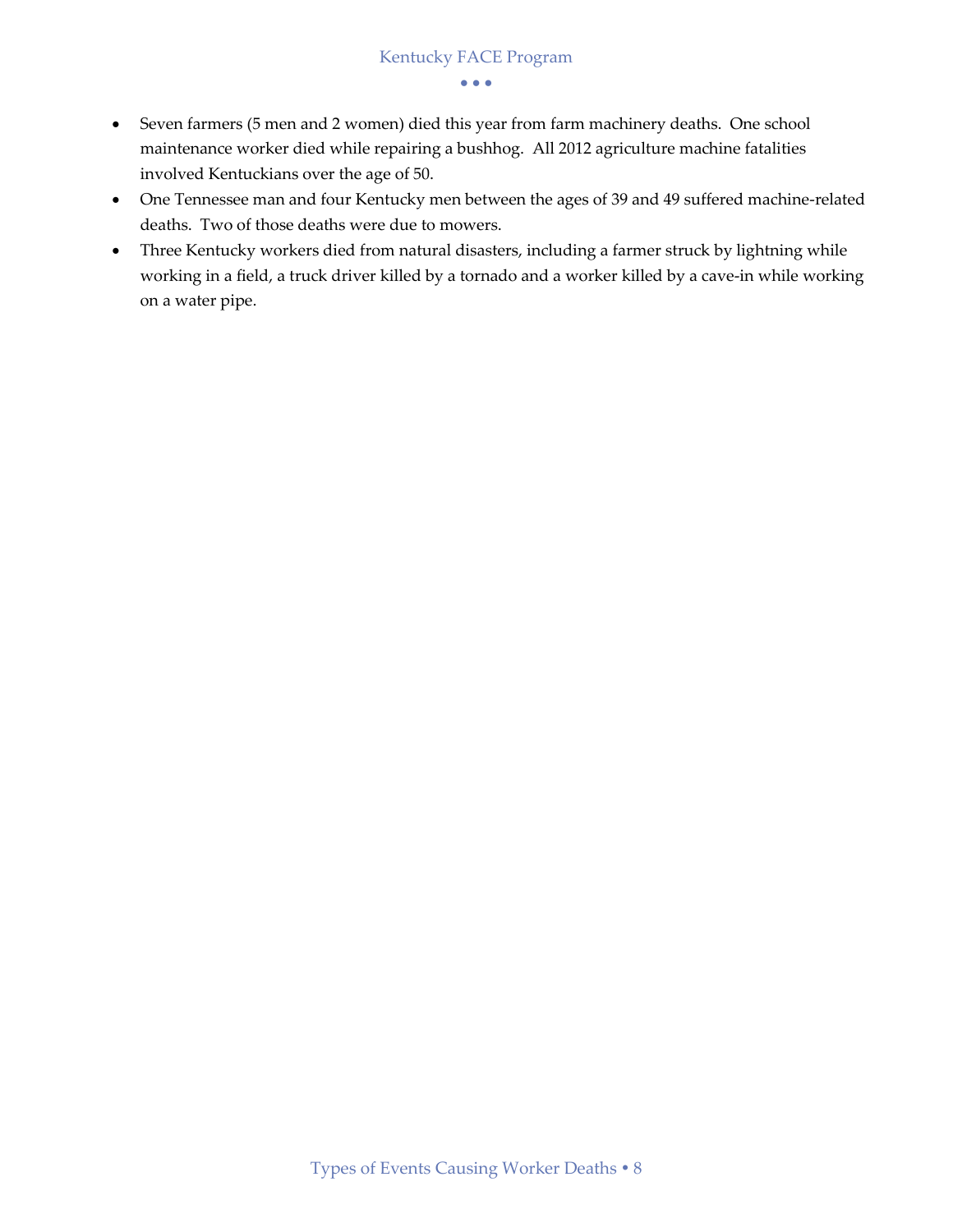$\bullet$   $\bullet$   $\bullet$ 

### *Fatal Injuries at Work by Industry*

Figure 2: Number of fatal injuries at work by industry, Kentucky, 2012



### *Highlights:*

- The Agriculture, Forestry, Fishing and Hunting Industry accounted for 16 of Kentucky's 95 workrelated fatalities, including 10 farmers who own and manage their farms. Seven of the 10 farmers were killed in incidents involving tractors.
- Loggers and tree trimmers spanned three different industries, with 6 deaths attributed to Agriculture, Forestry, Fishing and Hunting, one attributed to Construction and two attributed to Administrative and Support and Waste, for a total of nine fatalities.
- Sixteen of the 95 worker fatalities occurred in the construction industry. Five of those deaths were falls. Construction Industry deaths are up from 11 recorded deaths in 2011.
- The Transportation Industry deaths included 12 truck drivers and one mechanic. Transporation deaths were down from 16 recorded deaths in 2011.
- Of the 9 workplace fatalities in the Manufacturing Industry, two Kentucky men were electrocuted.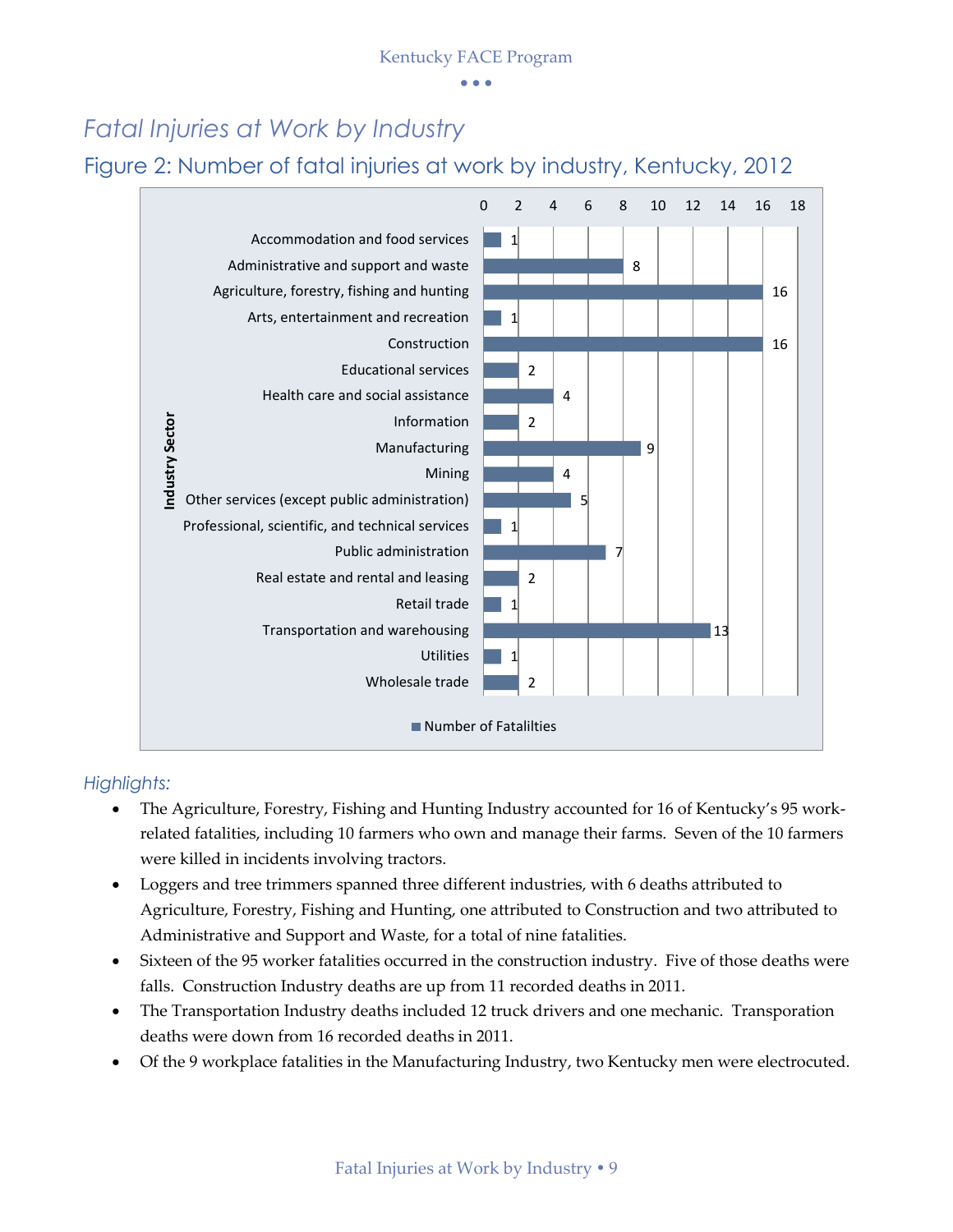- Two tree trimmers, a lawn services worker and a lawn services owner/worker accounted for half the fatalities in the Administrative and Support and Waste Industry.
- Seven Public Administration workers died on the job in 2012. A U.S. army specialist and a soldier, both Kentucky men ages 21 and 22, took their own lives. A sheriff's deputy was shot. A sheriff's deputy, a police officer and a soldier were killed in motor vehicle collisions. One maintenance worker died due to a cave-in while he was laying pipe.
- In the industry categorized as Other Services, a president and a board member of a Kentucky homeowners' association were both shot over a neighborhood dispute.
- Two Kentucky Health Care Industry workers, a 51-year-old dentist and a 41-year-old medical assistant died due to drug poisoning.